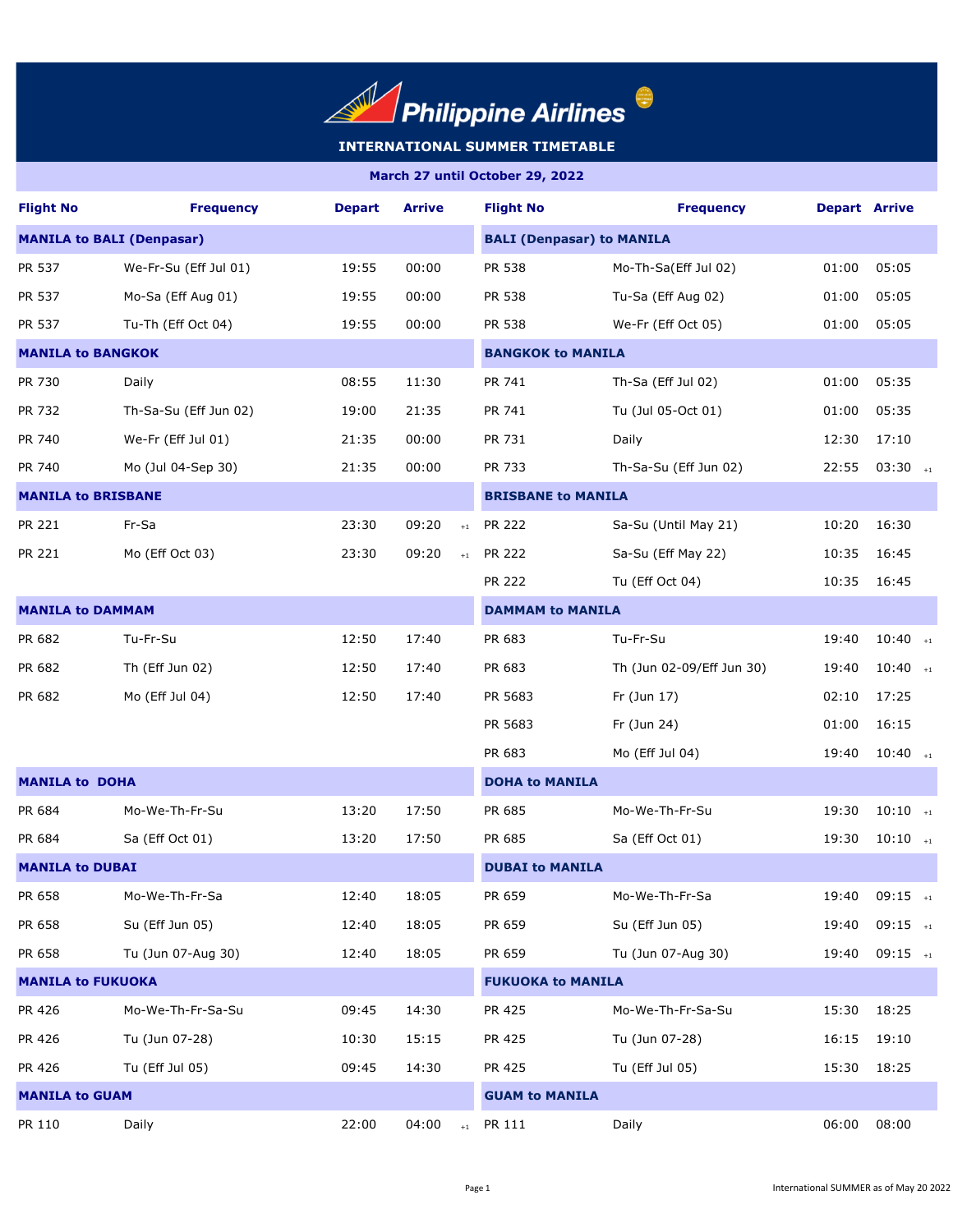

| <b>Flight No</b>              | <b>Frequency</b>                      | <b>Depart</b>                | <b>Arrive</b>    | <b>Flight No</b>                      | <b>Frequency</b>           | <b>Depart Arrive</b> |                       |  |
|-------------------------------|---------------------------------------|------------------------------|------------------|---------------------------------------|----------------------------|----------------------|-----------------------|--|
| <b>MANILA to HANOI</b>        |                                       |                              |                  | <b>HANOI to MANILA</b>                |                            |                      |                       |  |
| PR 595                        | Th                                    | 22:25                        | 00:45<br>$+1$    | PR 596                                | Fr                         | 01:45                | 06:10                 |  |
| PR 595                        | Mo-We-Fr-Su (May $11-22$ )            | 23:10                        | 01:45<br>$+1$    | <b>PR 596</b>                         | Mo-Tu-Th-Sa (May 12-23)    | 02:45                | 07:10                 |  |
| PR 595                        | Su (Eff Jun 05)                       | 22:25                        | 00:45<br>$\pm 1$ | PR 596                                | Mo (Eff Jun 06)            | 01:45                | 06:10                 |  |
| PR 595                        | Tu (Eff Oct 04)                       | 22:25                        | 00:45<br>$+1$    | PR 596                                | We (Eff Oct 05)            | 01:45                | 06:10                 |  |
| <b>MANILA to HONGKONG</b>     |                                       |                              |                  | <b>HONGKONG to MANILA</b>             |                            |                      |                       |  |
| PR 300                        | We-Th-Fr-Su (Until May 22)            | 07:55                        | 10:10            | PR 301                                | We-Th-Fr-Su (Until May 22) | 11:10                | 13:30                 |  |
| PR 300                        | We-Th-Fr-Su (Eff May 25)              | 06:00                        | 08:15            | PR 301                                | We-Th-Fr-Su (Eff May 25)   | 09:45                | 12:05                 |  |
| PR 300                        | Mo-Tu-Sa (Eff Jul 01)                 | 06:00                        | 08:15            | PR 301                                | Mo-Tu-Sa (Eff Jul 01)      | 09:45                | 12:05                 |  |
| PR 306                        | Daily (Eff Jul 01)                    | 14:35                        | 17:00            | PR 307                                | Daily (Eff Jul 01)         | 18:00                | 20:15                 |  |
| PR 310                        | Daily (Eff Oct 01)                    | 19:20                        | 21:35            | PR 311                                | Daily (Eff Oct 01)         | 22:25                | $00:45$ <sub>+1</sub> |  |
|                               | <b>MANILA to HO CHI MINH (Saigon)</b> |                              |                  | <b>HO CHI MINH (Saigon) to MANILA</b> |                            |                      |                       |  |
| PR 591                        | Mo-Tu-We-Th-Sa                        | 06:40                        | 08:30            | PR 592                                | Mo-Tu-We-Th-Sa             | 09:30                | 13:35                 |  |
| PR 597                        | Fr-Su (Eff Jun 03)                    | 12:40                        | 14:30            | PR 598                                | Fr-Su (Eff Jun 03)         | 15:30                | 19:35                 |  |
| <b>MANILA to HONOLULU</b>     |                                       | <b>HONOLULU to MANILA</b>    |                  |                                       |                            |                      |                       |  |
| PR 100                        | Tu-Fr-Su                              | 17:30                        | 10:00            | PR 101                                | Tu-Fr-Su                   | 11:50                | $16:50$ +1            |  |
| PR 100                        | Th (Eff Jun 02)                       | 17:30                        | 10:00            | PR 101                                | Th (Eff Jun 02)            | 11:50                | $16:50$ +1            |  |
| PR 100                        | Sa (Jun 04)                           | 17:30                        | 10:00            | PR 101                                | Sa (Jun 04)                | 11:50                | $16:50$ +1            |  |
| <b>MANILA to JAKARTA</b>      |                                       |                              |                  | <b>JAKARTA to MANILA</b>              |                            |                      |                       |  |
| PR 539                        | Tu-Th-Sa (Eff Jul 02)                 | 08:50                        | 12:00            | PR 536                                | Tu-We-Th-Fr-Sa-Su          | 00:45                | 06:10                 |  |
| PR 535                        | Daily                                 | 20:45                        | 23:55            | PR 536                                | Mo (Apr 25-May 30)         | 00:45                | 06:25                 |  |
|                               |                                       |                              |                  | PR 536                                | Mo (Eff Jun 06)            | 00:45                | 06:10                 |  |
|                               |                                       |                              |                  | PR 540                                | Tu-Th-Sa (Eff Jul 03)      | 13:00                | 18:25                 |  |
| <b>MANILA to KUALA LUMPUR</b> |                                       |                              |                  | <b>KUALA LUMPUR to MANILA</b>         |                            |                      |                       |  |
| PR 525                        | Mo-Tu-Fr-Sa                           | 08:15                        | 12:10            | PR 526                                | Mo-Tu-Fr-Sa                | 13:10                | 17:10                 |  |
| PR 525                        | We-Th-Su (Eff Jun 01)                 | 08:15                        | 12:10            | PR 526                                | We-Th-Su (Eff Jun 01)      | 13:10                | 17:10                 |  |
| <b>MANILA to LOS ANGELES</b>  |                                       | <b>LOS ANGELES to MANILA</b> |                  |                                       |                            |                      |                       |  |
|                               | PR 112 (via ICN) We-Th-Fr (May 25-27) | 10:00                        | 11:35            | PR 113 (via HNL)                      | We-Th-Fr (May 25-27)       | 14:35                | $23:50$ +1            |  |
| PR 112                        | Mo-Su (Until May 30)                  | 11:35                        | 09:25            | PR 113                                | Mo-Su (Until May 30)       | 12:25                | $18:15$ +1            |  |
| PR 112                        | Tu-Sa (May 21-31)                     | 11:00                        | 09:25            | PR 113                                | Tu-Sa (May 21-31)          | 12:25                | $18:15$ +1            |  |
| PR 112                        | Daily (Eff Jun 01)                    | 11:00                        | 09:25            | PR 113                                | Daily (Eff Jun 01)         | 12:25                | $18:15$ +1            |  |
| PR 102                        | Daily (Until May 31)                  | 21:45                        | 19:25            | PR 103                                | Daily                      | 22:25                | $04:20$ +2            |  |
| PR 102                        | Daily (Eff Jun 01)                    | 21:00                        | 19:25            |                                       |                            |                      |                       |  |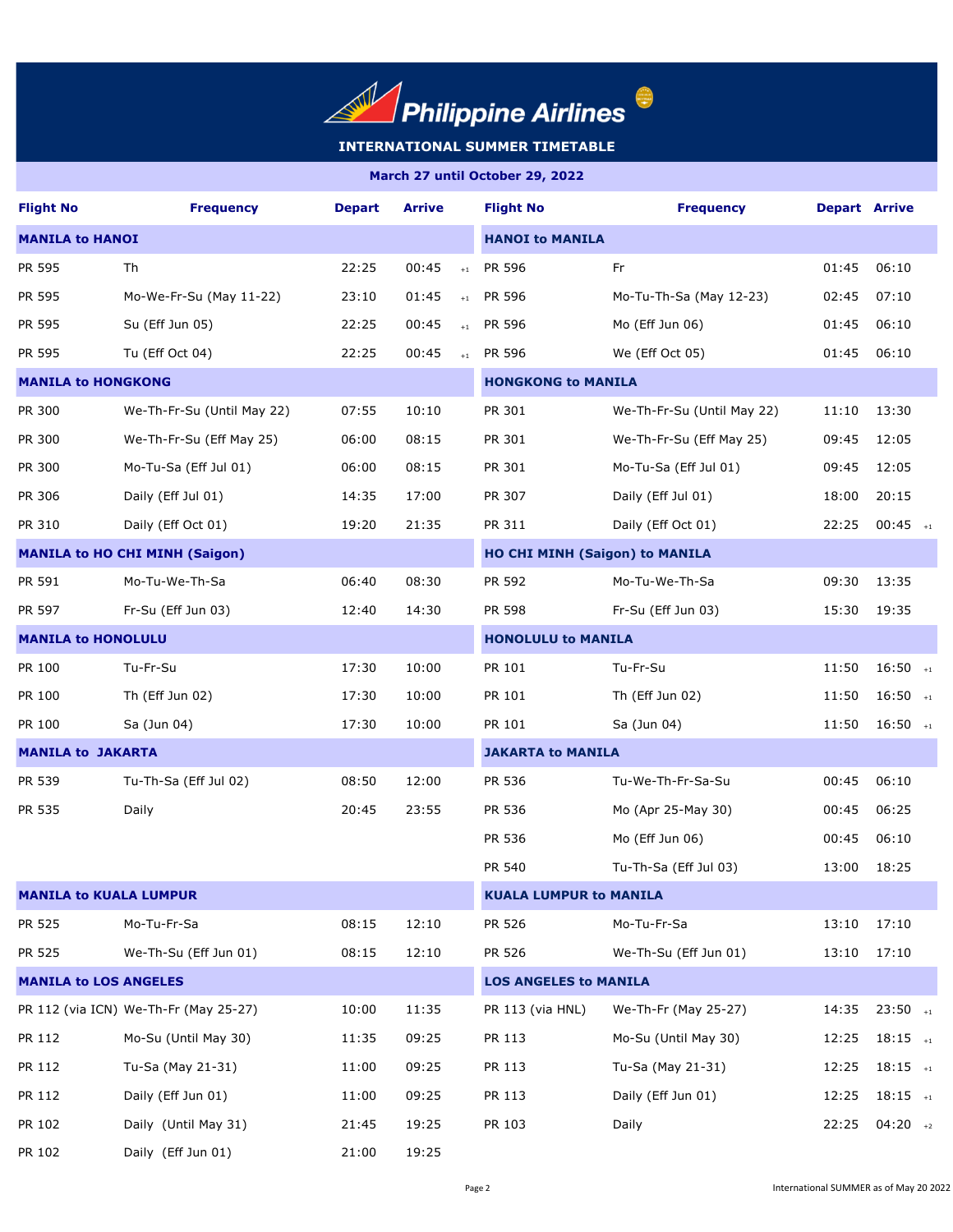

| <b>Flight No</b>               | <b>Frequency</b>                | <b>Depart</b> | <b>Arrive</b> |                        | <b>Flight No</b>                | <b>Frequency</b>              | <b>Depart Arrive</b> |                         |  |
|--------------------------------|---------------------------------|---------------|---------------|------------------------|---------------------------------|-------------------------------|----------------------|-------------------------|--|
| <b>MANILA to MACAU</b>         |                                 |               |               | <b>MACAU to MANILA</b> |                                 |                               |                      |                         |  |
| PR 352                         | Mo-Sa-Su (Eff Aug 01)           | 13:30         | 15:50         |                        | PR 353                          | Mo-Sa-Su (Eff Aug 01)         | 16:40                | 19:10                   |  |
| PR 352                         | Th (Eff Oct 06)                 | 13:30         | 15:50         |                        | PR 353                          | Th (Eff Oct 06)               | 16:40                | 19:10                   |  |
| <b>MANILA to MELBOURNE</b>     |                                 |               |               |                        | <b>MELBOURNE to MANILA</b>      |                               |                      |                         |  |
| PR 209                         | Mo-Tu-Th-Fr-Sa (Until Sep 30)   | 20:30         | 06:40         | $+1$                   | PR 210                          | Tu-We-Fr-Sa-Su (Until Oct 01) | 08:10                | 14:40                   |  |
| PR 209                         | Mo-Tu-Th-Fr-Sa (Eff Oct 01)     | 20:30         | 07:40         | $+1$                   | <b>PR 210</b>                   | Tu-We-Fr-Sa-Su (Eff Oct 02)   | 09:10                | 14:40                   |  |
| <b>MANILA to NAGOYA</b>        |                                 |               |               |                        | <b>NAGOYA to MANILA</b>         |                               |                      |                         |  |
| PR 438                         | Mo-We-Fr-Sa-Su                  | 07:50         | 13:00         |                        | PR 437                          | Mo-We-Fr-Sa-Su                | 14:00                | 17:30                   |  |
| PR 438                         | Tu (Eff Jul 05)                 | 07:50         | 13:00         |                        | PR 437                          | Tu (Eff Jul 05)               | 14:00                | 17:30                   |  |
| <b>MANILA to NEW YORK</b>      |                                 |               |               |                        | <b>NEW YORK to MANILA</b>       |                               |                      |                         |  |
| PR 126                         | We-Fr                           | 18:45         | 23:00         |                        | PR 127 (via YVR)                | Tu (May 24)                   | 07:15                | $16:00$ +1              |  |
| PR 126                         | Mo (May 23)                     | 23:30         | 03:45         | $+1$                   | PR 127 (via YVR)                | Tu (May 31)                   | 01:35                | $10:20$ +1              |  |
| PR 126                         | Mo (Eff May 30)                 | 18:45         | 23:00         |                        | PR 127 (via YVR)                | Th-Sa (Until May 28)          | 01:35                | $10:20$ +1              |  |
| PR 126                         | Sa (Jun 04-Aug 27)              | 18:45         | 23:00         |                        | PR 127 (via YVR)                | Tu-Th (Jun 02-09/Jun 16-30)   | 01:35                | $10:20$ +1              |  |
|                                |                                 |               |               |                        | PR 127 (via YVR)                | Sa-Su (Jun 04-12)             | 01:35                | $10:20$ +1              |  |
|                                |                                 |               |               |                        | PR 127                          | Tu-Th (Jun 14/ Eff Jul 07)    | 01:35                | $06:30$ +1              |  |
|                                |                                 |               |               |                        | PR 127                          | Sa (Eff Jun 18)               | 01:35                | $06:30$ +1              |  |
|                                |                                 |               |               |                        | PR 127                          | Su (Jun 19-Aug 28)            | 01:35                | $06:30$ +1              |  |
|                                | <b>MANILA to OSAKA (Kansai)</b> |               |               |                        | <b>OSAKA (Kansai) to MANILA</b> |                               |                      |                         |  |
| PR 412                         | Daily                           | 09:05         | 14:15         |                        | PR 407                          | Mo-Th-Fr-Sa-Su (Eff Jul 03)   | 09:55                | 13:20                   |  |
| PR 408                         | We-Th-Fr-Sa-Su (Eff Jul 02)     | 13:55         | 19:10         |                        | PR 407                          | We (Eff Oct 05)               | 09:55                | 13:20                   |  |
| PR 408                         | Tu (Eff Oct 04)                 | 13:55         | 19:10         |                        | PR 411                          | Daily                         | 15:15                | 18:35                   |  |
| <b>MANILA to PHNOM PENH</b>    |                                 |               |               |                        | <b>PHNOM PENH to MANILA</b>     |                               |                      |                         |  |
| <b>PR 521</b>                  | Tu-Fr-Sa                        | 21:50         | 23:50         |                        | <b>PR 522</b>                   | We-Sa-Su                      | 00:45                | 04:50                   |  |
|                                | <b>MANILA to PORT MORESBY</b>   |               |               |                        | PORT MORESBY TO MANILA          |                               |                      |                         |  |
| PR 215                         | Fr-Su (Eff Jul 03)              | 03:30         | 11:10         | $+1$                   | PR 216                          | Fr-Su (Eff Jul 03)            | 12:10                | 15:40                   |  |
| <b>MANILA to RIYADH</b>        |                                 |               |               |                        | <b>RIYADH to MANILA</b>         |                               |                      |                         |  |
| PR 654                         | Mo-We-Fr-Su                     | 11:40         | 17:20         |                        | PR 655                          | Mo-We-Fr-Su                   |                      | $19:00$ $10:50$ $_{+1}$ |  |
| PR 654                         | Th-Sa (Eff Jun 02)              | 11:40         | 17:20         |                        | PR 655                          | Th-Sa (Eff Jun 02)            |                      | $19:00$ $10:50$ $_{+1}$ |  |
| PR 654                         | Tu (Eff Jul 05)                 | 11:40         | 17:20         |                        | PR 655                          | Tu (Jun 21/ Eff Jul 05)       |                      | $19:00$ $10:50$ $_{+1}$ |  |
| <b>MANILA to SAN FRANCISCO</b> |                                 |               |               |                        | <b>SAN FRANCISCO to MANILA</b>  |                               |                      |                         |  |
| PR 104                         | Daily (May 14-31)               | 22:45         | 19:55         |                        | PR 105                          | Daily                         |                      | 22:55 04:20 +2          |  |
| PR 104                         | Daily (Eff Jun 01)              | 21:55         | 19:55         |                        | PR 115                          | Su (Jul 03-Aug 14)            |                      | $12:25$ $18:55$ $_{+1}$ |  |
| PR 114                         | Su (Jul 03-Aug 14)              | 11:25         | 09:25         |                        |                                 |                               |                      |                         |  |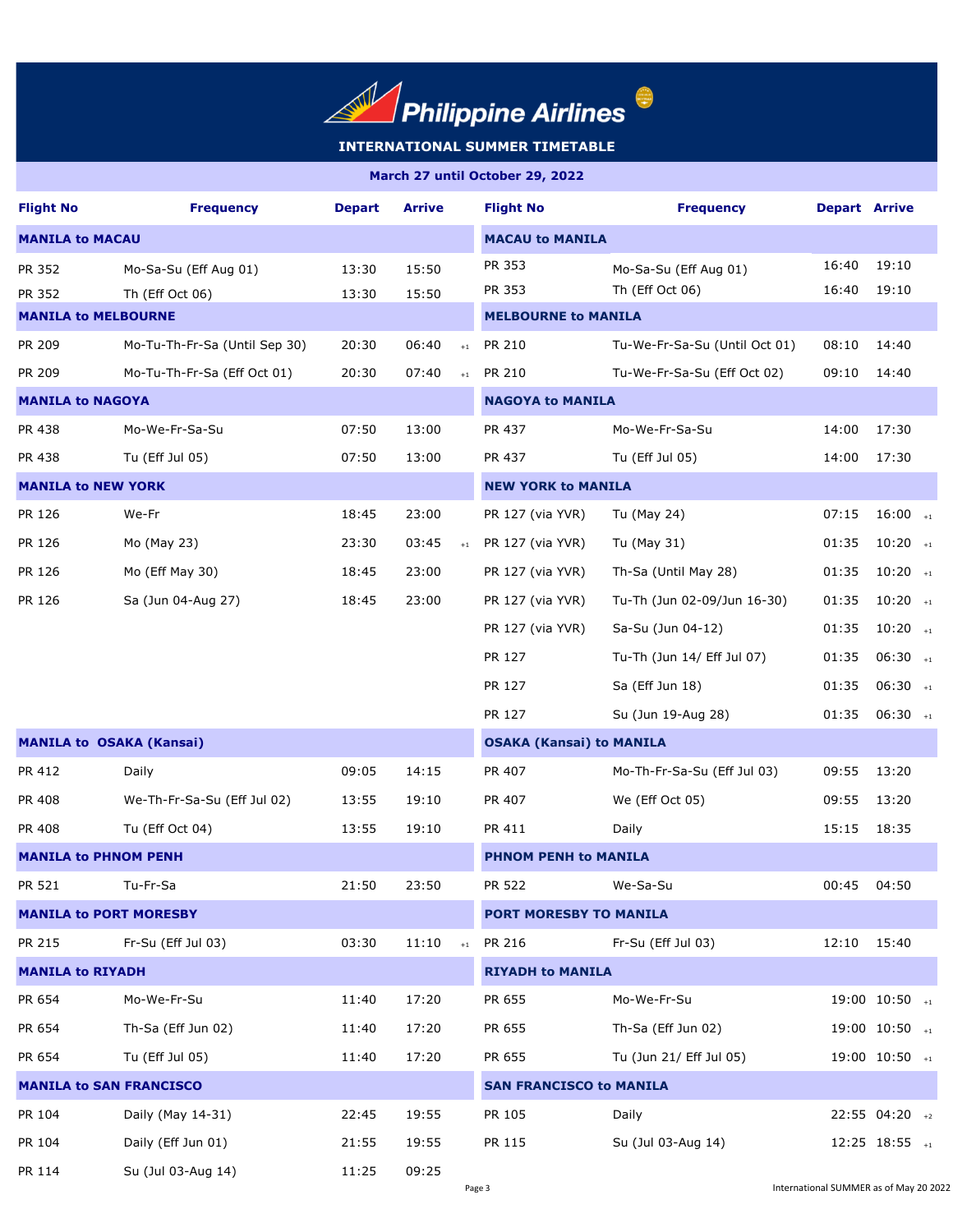

| <b>Flight No</b>                 | <b>Frequency</b>                | <b>Depart</b> | <b>Arrive</b> |                                  | <b>Flight No</b>                | <b>Frequency</b>               | <b>Depart Arrive</b> |            |  |
|----------------------------------|---------------------------------|---------------|---------------|----------------------------------|---------------------------------|--------------------------------|----------------------|------------|--|
| <b>MANILA to SEOUL (Incheon)</b> |                                 |               |               | <b>SEOUL (Incheon) to MANILA</b> |                                 |                                |                      |            |  |
| PR 468                           | Su (May 22)                     | 14:20         | 19:35         |                                  | PR 469                          | Su (May 22)                    | 20:35                | 23:50      |  |
| PR 5466                          | Mo-Fr (Jun 03-27)               | 00:30         | 05:20         |                                  | PR 5467                         | Mo-Fr (Jun 03-27)              | 08:10                | 11:10      |  |
| PR 5468                          | Tu (Jun 07-28)                  | 14:05         | 19:35         |                                  | PR 5469                         | Tu (Jun 07-28)                 | 20:35                | 23:35      |  |
| <b>MANILA to SINGAPORE</b>       |                                 |               |               |                                  | <b>SINGAPORE to MANILA</b>      |                                |                      |            |  |
| PR 511                           | Sa (May 28)                     | 06:15         | 09:50         |                                  | PR 502                          | Sa (May 28)                    | 10:40                | 14:25      |  |
| PR 511                           | Daily (Eff Jun 01)              | 06:05         | 09:40         |                                  | PR 502                          | Daily (Eff Jun 01)             | 10:30                | 14:15      |  |
| PR 507                           | Daily                           | 09:00         | 12:40         |                                  | PR 508                          | Daily                          | 13:40                | 17:30      |  |
| PR 501                           | Daily                           | 15:10         | 18:50         |                                  | PR 512                          | Daily                          | 19:45                | 23:25      |  |
| PR 509                           | Daily (Eff Oct 01)              | 19:40         | 23:20         |                                  | PR 510                          | Daily (Eff Oct 02)             | 00:40                | 04:30      |  |
| <b>MANILA to SYDNEY</b>          |                                 |               |               |                                  | <b>SYDNEY to MANILA</b>         |                                |                      |            |  |
| PR 211                           | Tu-Th-Fr-Sa-Su (Until Sep 30)   | 22:25         | 08:45         | $+1$                             | PR 212                          | Mo-We-Fr-Sa-Su (Until Oct 01)  | 10:15                | 16:50      |  |
| PR 211                           | Tu-Th-Fr-Sa-Su (Eff Oct 01)     | 22:25         | 09:45         | $+1$                             | PR 212                          | Mo-We-Fr-Sa-Su (Eff Oct 02)    | 11:15                | 16:50      |  |
| <b>MANILA to TAIPEI</b>          |                                 |               |               | <b>TAIPEI to MANILA</b>          |                                 |                                |                      |            |  |
| PR 890                           | Tu-Th-Fr-Sa                     | 06:05         | 08:20         |                                  | PR 891                          | Tu-Th-Fr-Sa                    | 09:50                | 12:20      |  |
| PR 890                           | Mo-We-Su (Eff Jul 03)           | 06:05         | 08:20         |                                  | PR 891                          | Mo-We-Su (Eff Jul 03)          | 09:50                | 12:20      |  |
| PR 894                           | Tu-Th-Sa (Eff Oct 01)           | 17:50         | 20:10         |                                  | PR 895                          | Tu-Th-Sa (Eff Oct 01)          | 21:20                | 23:50      |  |
|                                  | <b>MANILA to TOKYO (Haneda)</b> |               |               |                                  | <b>TOKYO (Haneda) to MANILA</b> |                                |                      |            |  |
| PR 422                           | Mo-We-Th-Fr-Su                  | 08:25         | 13:40         |                                  | PR 421                          | Mo-We-Th-Fr-Su                 | 15:05                | 19:10      |  |
| PR 422                           | Tu-Sa (Eff Jun 28)              | 08:25         | 13:40         |                                  | PR 421                          | Tu-Sa (Eff Jun 28)             | 15:05                | 19:10      |  |
| PR 424                           | We-Fr-Su (Eff Jul 01)           | 19:00         | 00:15         | $+1$                             | PR 423                          | Mo-Th-Sa (Eff Jul 02)          | 01:15                | 05:05      |  |
| PR 424                           | Th-Sa (Eff Oct 01)              | 19:00         | 00:15         |                                  | $+1$ PR 423                     | Fr-Su (Eff Oct 02)             | 01:15                | 05:05      |  |
|                                  | <b>MANILA to TOKYO (Narita)</b> |               |               |                                  | <b>TOKYO (Narita) to MANILA</b> |                                |                      |            |  |
| PR 428                           | Daily                           | 07:40         | 13:10         |                                  | PR 431                          | Mo-Th-Sa                       | 09:30                | 13:35      |  |
| PR 432                           | We-Fr-Su                        | 14:40         | 20:10         |                                  | PR 431                          | Fr-Su (Eff Jul 03)             | 09:30                | 13:35      |  |
| PR 432                           | Th-Sa (Eff Jul 02)              | 14:40         | 20:10         |                                  | PR 427                          | Daily                          | 14:10                | 18:20      |  |
| <b>MANILA to TORONTO</b>         |                                 |               |               | <b>TORONTO to MANILA</b>         |                                 |                                |                      |            |  |
| PR 118                           | We-Su                           | 16:30         | 20:00         |                                  | PR 119                          | Fr (Until May 27/Eff Jul 01)   | 23:30                | $04:00$ +2 |  |
| PR 118                           | Fr (Until May 27/Eff Jul 01)    | 16:30         | 20:00         |                                  | PR 119 via YVR                  | We-Su (Until May 29/Jun 15-29) | 23:30                | $07:35$ +2 |  |
|                                  |                                 |               |               |                                  | PR 119                          | We-Su (Jun 01-12/ Eff Jul 03)  | 23:30                | $04:00$ +2 |  |